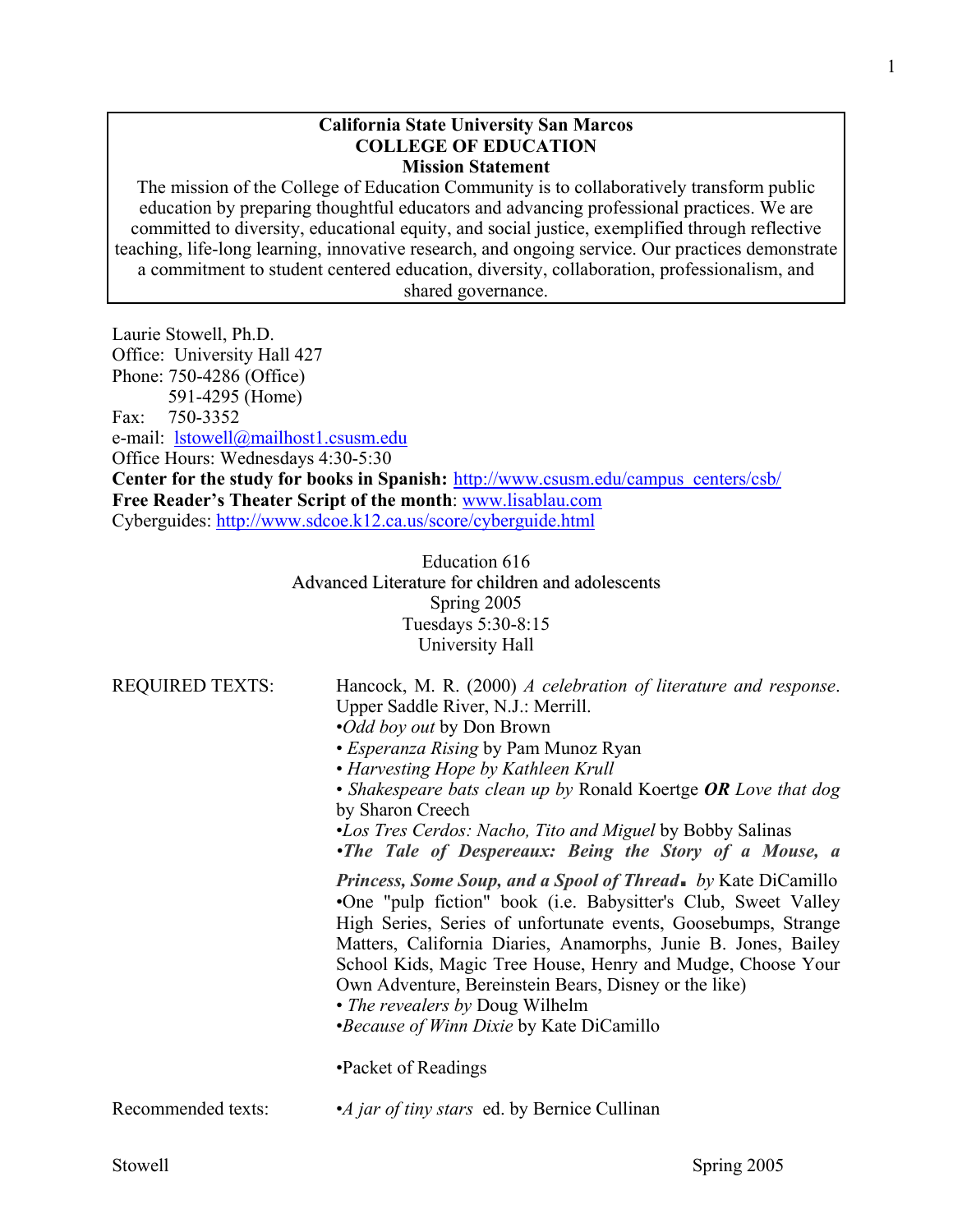Although it would be worthwhile to have these books in your personal and/or classroom library, it is not essential that you buy them all. They can be found at any public library, the university library, or you could borrow them.

### **Course Description**

 This course is an advanced study of children's literature with emphasis on selecting, interpreting and using quality literature with children of various needs and developmental levels. It is designed to give experience in selecting what is best and appropriate for students. Techniques for introducing literature to students, finding ways to deepen and broaden student's understanding of literature, and extend student's interest in literature are included. Most of all, the course is intended to help teachers recognize and value good children's and adolescent literature for its artistic and literary merits and for its importance to children. Specific objectives to be achieved include the following:

# **Objectives:**

#### **Knowledge**

1. Students will become aware of and deepen their own understandings of the range of available literary material for children and adolescents and will become familiar with selected examples of picture books, folk and fairy tales, fantasy, poetry, realistic fiction, historical fiction and informational books.

2. Students will learn criteria for book selection that are appropriate to children's and adolescent literature.

3. Students will recognize developmental characteristics of children and adolescents that affect their reading interests, responses and appreciation

4. Students will understand the role of technology in literature studies

#### **Attitudes/Values**

1. Students will display a positive, interested stance toward the reading of children's and adolescents literature

2. Students will display a commitment to the use of children's literature in the classroom in various areas of curriculum (reading, social studies, science, etc.)

3. Students will develop a commitment to foster multicultural understanding through the inclusion of literature from diverse cultures

4. Students will value reading as a means of enjoyment as well as means of getting information.

5. Students will value children's and adolescents' right to read a wide range of literature without censorship.

#### **Skills**

1. Students will practice strategies for bringing students and books together including techniques for :

a. encouraging children's and adolescents' reading and response

 b. presenting literature to children and adolescents through reading aloud, storytelling, etc.

- c. planning discussions
- d. designing creative experiences
- e. choosing and using literature in thematic curricular studies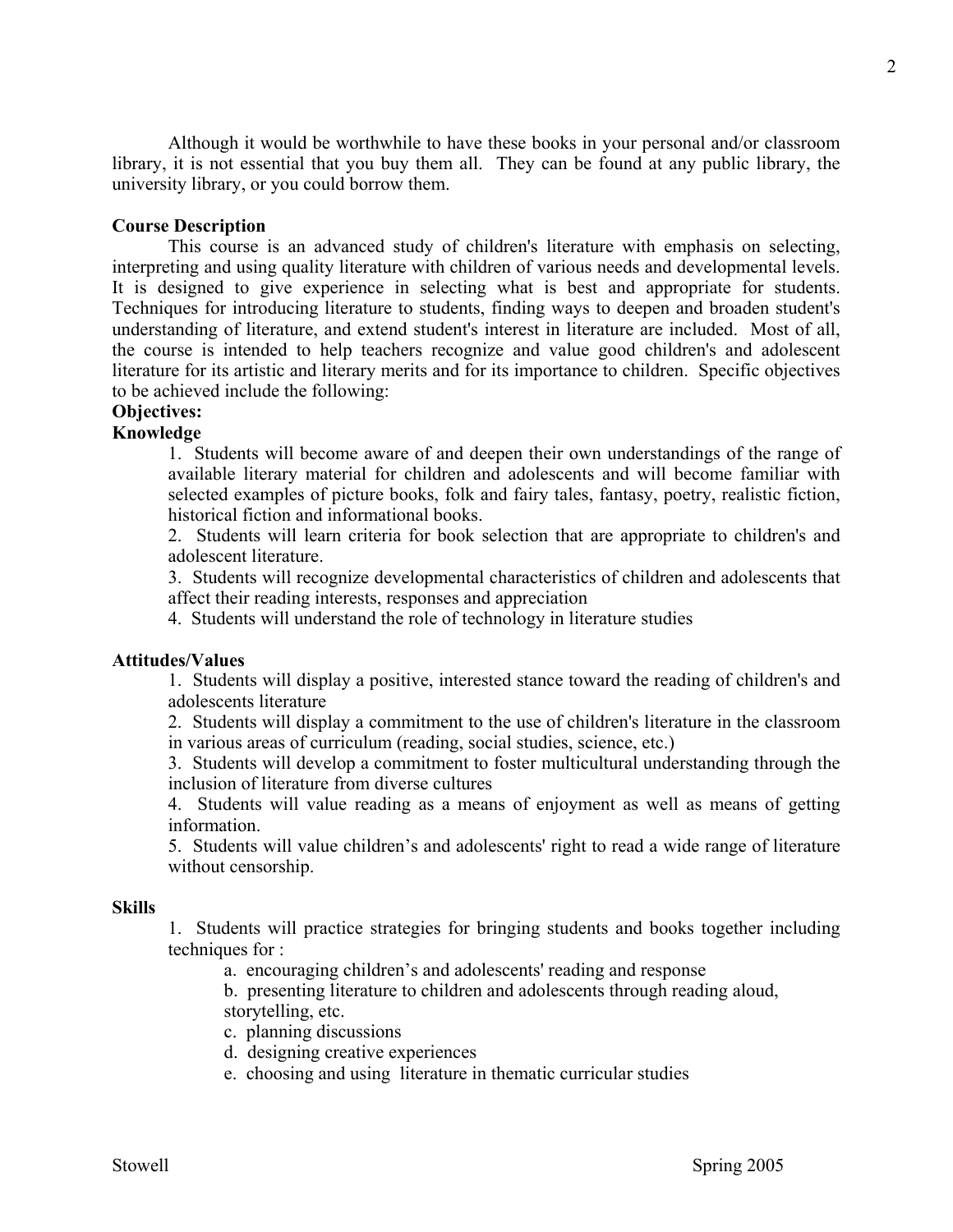2. Students will practice responsible decision making in choosing books and in drawing the line between selection and censorship.

# **REQUIREMENTS:**

\***PARTICIPATION**: **Attend class regularly, arrive on time**, bring assigned books to class, complete assignments and display an understanding of material read through class discussions. You are also expected to speak up and out in class, to question not only when you do not understand, but also when you disagree.

**\*COMMENT CARDS (30 PTS.)** - It is expected that everyone will do all the readings and will come to class prepared to discuss them. To come prepared, write at least 3 comments or questions from the readings for that session on notecards or paper (the form doesn't matter). **Do not summarize**. Try to comment on more than one article. We will use these as the basis of our discussion at the beginning of each class. I will collect them at the beginning of each session and they should show that you have done the reading. If there are more than three articles to read **besides** the textbook, you may choose which three to read. **You have one free pass**. **You do not have to write comment cards for the required children's and adolescent literature.** 

**QUICKWRITES**: Occasionally you will respond to a question about one of the required books (primarily the chapter books) in class so that I can be sure you read it. These are worth 3-4 points each. I'm only reading to see if you read the book and can answer the question.

# \***IN-DEPTH EVALUATION (25 pts.):** of one of the following:

 -picture book or book of traditional literature -poetry book (by a single author or edited collection) -fantasy novel -realistic fiction novel -historical fiction novel -nonfiction, biography or autobiography

These evaluations should consider the general guidelines found in the packet (as appropriate) as well as guidelines found in the textbook specific to that genre. These evaluations should also include your personal reaction to the book as well as how it might be used in a classroom setting. Suggested length: about 3-6 typewritten pages. **Please do not choose one of the assigned books. DUE: April 30** 

**\*JOURNAL & ANALYSIS (20 pts.)**: We will be responding in class (in response journal format) to the required readings as well as other books shared in class. Then we will analyze our own responses based on some of the articles we read and discuss the implications for the classroom. You will write a 1-2 page reflection on the analysis of your journal to be turned in with your journal and analysis. Discuss what you learned about your own responses: do they follow a particular pattern? How might this be used in a classroom (if at all) and what value does it have for teachers? **DUE: February 26** 

# **CHOICE PROJECT I (25 pts.) DUE: February 19:**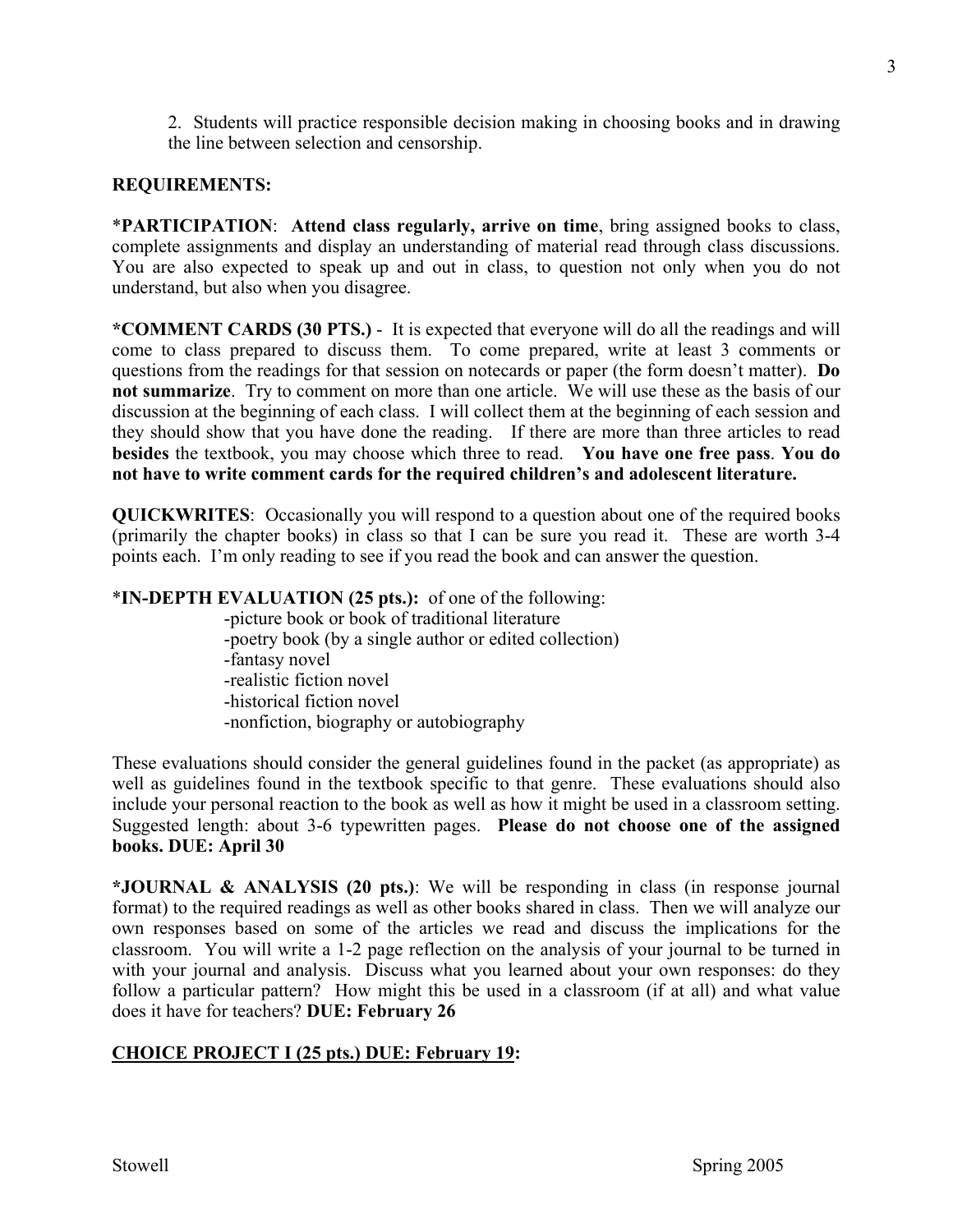**\*COMPARE CHILDREN'S CHOICES AND ADULT CHOICES:** Compare two books: one selected by adults as a best book for children and one selected by children. These could be a comparison of the Caldecott: http://www.ala.org/ala/alsc/awardsscholarships/literaryawds/caldecottmedal/caldecottmedal.htm or Newberry: http://www.ala.org/ala/alsc/awardsscholarships/literaryawds/newberymedal/newberymedal.htm winner for a particular year and the California Young Reader Medal (at http://www.californiareads.org/links.htm) in a particular age category in the same year. You could also compare IRA's children's or adolescent's choices and teacher choices. These are found in *The Reading Teacher* and the *Journal of Adolescent and Adult Literacy*. Children's choices for 2004 are at: http://www.reading.org/resources/tools/choices\_childrens.html Young adult choices are at: http://www.reading.org/resources/tools/choices\_young\_adults.html Teachers choices:

http://www.reading.org/resources/tools/choices\_teachers.html

 How different (or the same) are these books in content, theme, style, character development and the like? What can you say about the kinds of books children select as good vs. the kind that adults select for children as good?

# **OR**

**\*COMPARE RESPONSES:** Find a book that you could share with a child of which you also have a professional book review (Almost any book on Amazon.com has a review from Horn Book or Kirkus. Don't use a review by a reader).Read the book and write your response to the book. Then read the same book to a child. Record their response (audio tape or videotape works best, but you could take notes). Then write a paper comparing your response, the student's and the review.

**Do not choose one of the required books please! Be sure to end your paper with a discussion about what conclusions you can draw about the difference between adult and children's choices.** 

**CHOICE PROJECT II (25 pts.):** From the following assignments**, choose 1 to complete**. PLEASE REREAD THE DESCRIPTION OF THE ASSIGNMENT BEFORE BEGINNING**. DUE: April 9.** 

**\*WEB SITES**: Do an annotated bibliography of at least 20 web sites **related to children's literature that you recommend.** Do not write down sites that you looked at that you don't recommend. Give the URL of the web site and a description of what one might find there. Also include who sponsored the site (Is it set up by a publisher, in other words, is it just an advertisement?), and whether you think it is primarily an adult site (for teachers- includes lesson plans, etc. or for parents) or primarily for children or both. What kinds of information does the site provide? How up to date? When was the last time the site was updated? Also, be sure you are providing information about different websites rather than just links from one site. Please check these out yourself rather than copy them out of journals and give your own opinion.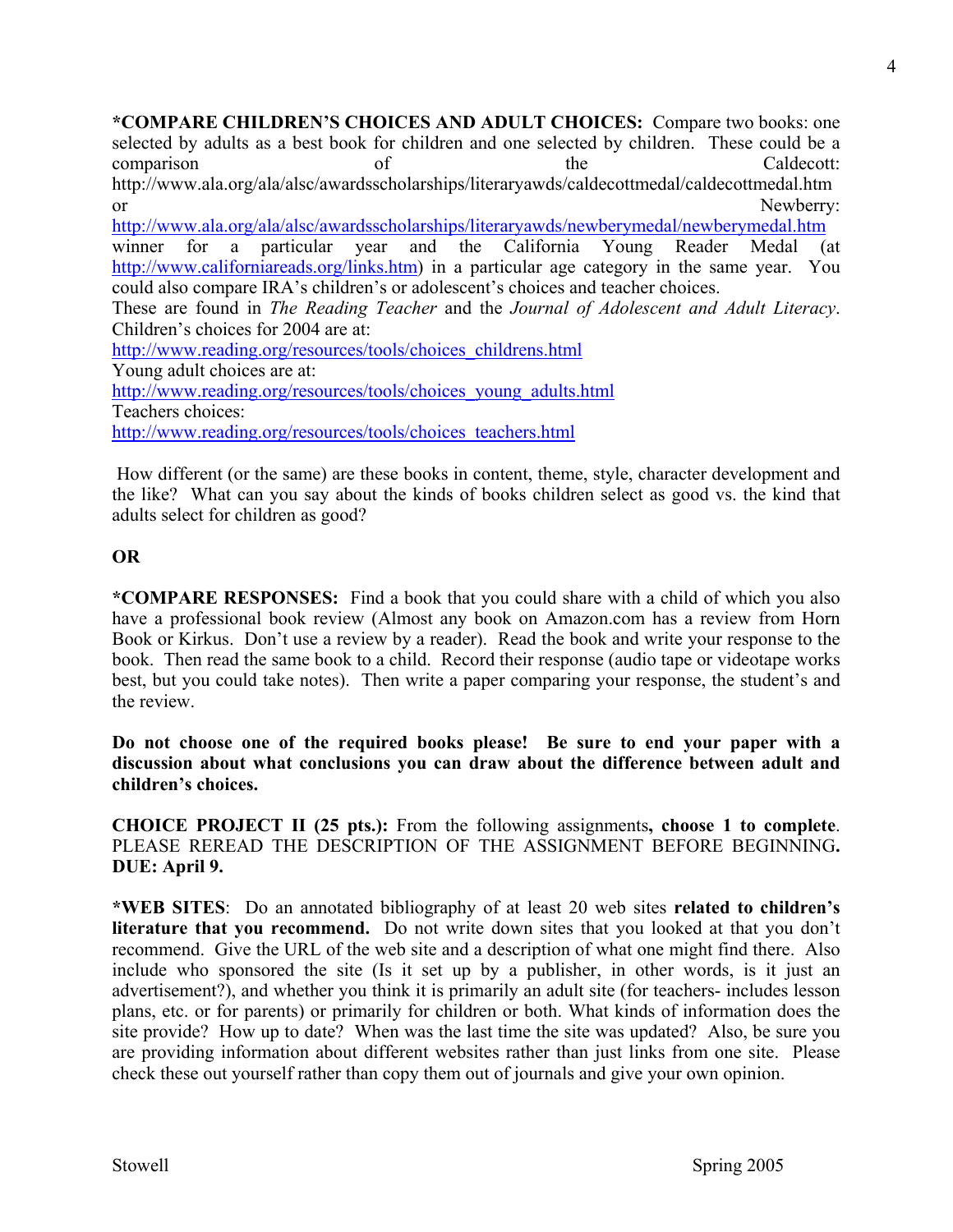\***IN-DEPTH EVALUATION OF A VIDEOTAPE OR SOFTWARE PROGRAM** for children and/or teachers. Check with me for some samples of guidelines or use existing guidelines from various organizations (ALA has guidelines for evaluating video), or create your own . You may wish to bring in the video or software to share when reviewing it for the class. Unless it is a short video, please choose a representative clip to share. If you wish to share a piece of software, please let me know in advance so that I can schedule the appropriate equipment. When evaluating, consider the appeal to children and/or teachers, accessibility (for software), applicability (in what situations could you envision it being used) and overall quality. Be sure this is a video or software, which is related to children's literature. Suggested length: 3-6 typewritten pages.

**\*JOURNAL REVIEW** Read one professional journal that regularly reviews children's books and write a review of the journal. This review should include: the audience for which the journal is intended, how often the journal is published, what regular features the journal offers, what kinds of topics the journal generally covers and a summary of at least one of the articles in the particular journal you read. You will also share this information with the class on a one page information sheet summarizing what you have learned. Select from the list below (If you have an idea for another journal, please check with me first):

Book Links BookList English Journal (NCTE) (middle and secondary teachers) Voices in the middle (middle school teachers) Journal of Adolescent and Adult Literacy (IRA) (middle and secondary teachers) Journal of Children's Literature Language Arts (NCTE) School Library Journal (ALA) The Horn Book The New Advocate The Reading Teacher (IRA)

**\*POETRY COLLECTION**: Read widely from among poetry collections and poets. In any format you choose (notecards, notebook, CD, whatever) collect and **organize** the poems **thematically (not by author or book).** You may want to consider a format that enables you to add poems after you have completed the assignment. With each poem, be sure to include the title of the poem, the author, and the source from which the poem came. Do not let Silverstein and Prelutsky dominate your collection (no more than 5 poems from either author). This should include a range of authors and topics. Also include a bibliography of all your sources. You must have **at least 75 poems** from **at least 12 different sources**. Poems from websites cannot represent more than a third of your sources. Feel free to duplicate poems (rather than writing them over by hand). The purpose of this assignment is to have a large and wide ranging collection of many different types of poems on many different subjects that you could use as a resource with children in, for example, a classroom setting. If you include holidays or seasonal poems, be sure to be inclusive of many cultures and religious groups. In any case, your collection should be multicultural in nature.

**\*STUDY OF AN AUTHOR, ILLUSTRATOR OR POET**: Do an in-depth study of a children's author, illustrator or poet. Your paper should be 4-6 typed pages in length, including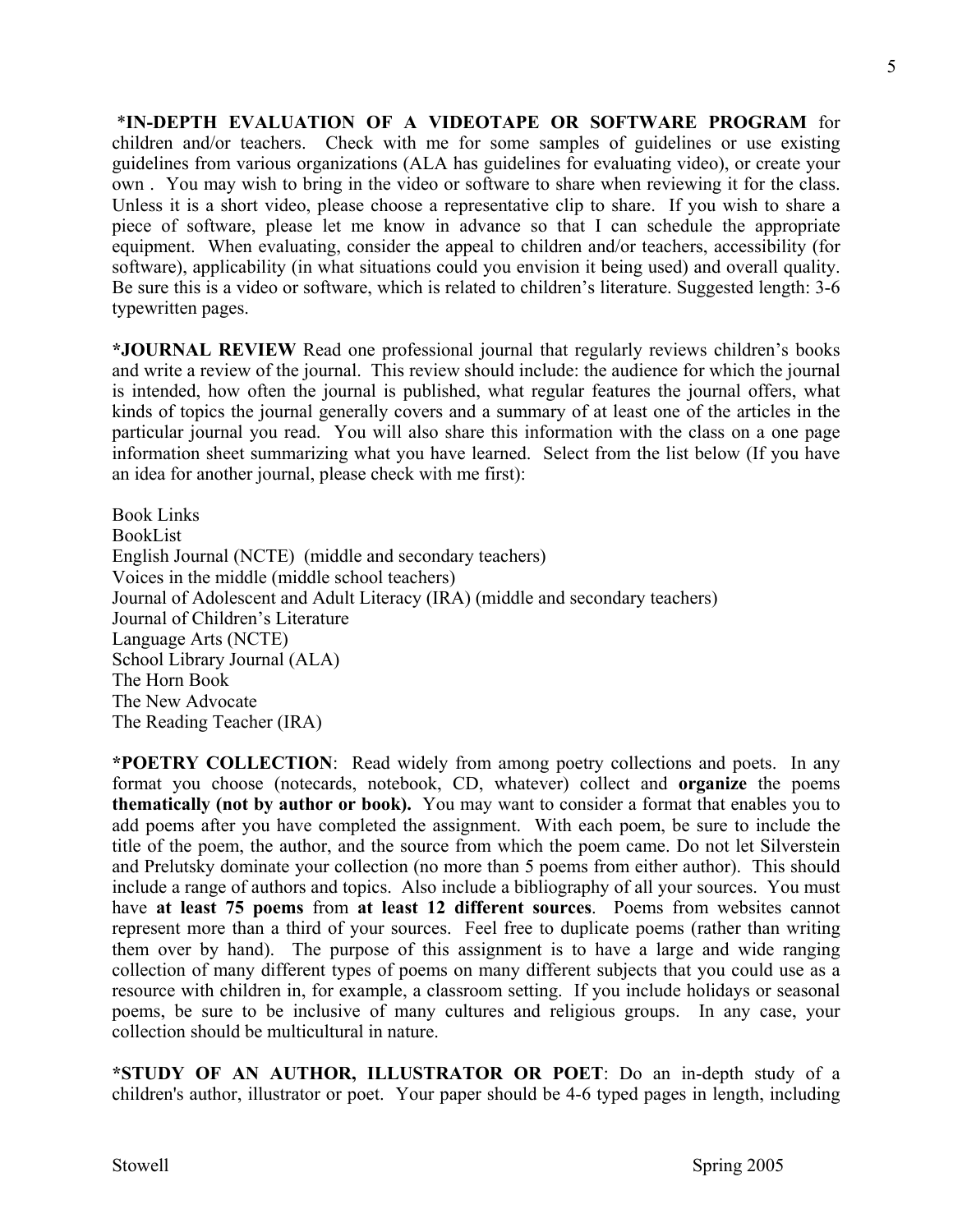books available of the author, illustrator or poet's work. Discuss how the author's life influenced his or her work. Many authors have their own website and/or biographies or autobiographies are available and good resources. Be prepared to share some of what you learned in class and have copies of a fact sheet of the poet, author or illustrator, a bibliography of his or her works and ways that they could be used with children to pass out in class.

**\*STUDY THE ART OF PICTURE BOOKS (Choose one)**: This project could take one of several forms:

- A. Write a critical analysis of a particular medium in children's picture books. Select 5- 10 picture books of the same media and analyze the books for how effectively the media is used with those particular texts.
- B. Develop lesson plans for studying the art of picture books with your students.
- C. Study the art of picture books with your students. Record their responses to the art of picture books and categorize and analyze them. What do they tell you about their understanding of the story or information through the pictures? What do they tell you about their understanding about art?
- D. Study a particular style of art in picture books and then have your students imitate it in their own books or a class book.
- E. Compare the illustrations of different variants of the same folk or fairy tale
- F. Study the fonts of ABC books what is the most popular, why are particular fonts used, etc. What tone does the font set?

**\*CENSORSHIP IN YOUR DISTRICT:** Write a paper about how censorship has affected you or your district. Describe the policy for challenged books. How often has this happened? What happens when a book is challenged? Has a book been challenged and reappeared later? You might interview parents to find out what they would and would not object to and what would change their mind about allowing a book in a classroom or library. School and public librarians would be helpful to talk with. as well. Feel free to describe your personal experiences with censorship, but broaden your discussion to illustrate how pervasive censorship is. This paper should be 3-6 pages in length.

**\*RESPONSE ACROSS AGES**: Read one book or poem to three different ages. (Try to make the age spread broader than a year, like K, 1, 2. A more appropriate spread would be 2, 4, 7 or 4, 8, 11). Record the responses of each group through audio tape, videotape, writing or drawing. (Keep in the mind the method of response when analyzing them - how limiting was it) Analyze the responses of each group. Discuss what their responses indicate about their development in literature appreciation. This paper should be 3-6 pages in length.

**\*DRAMATIZATION**: Choose a story or poem and find a way to present it dramatically to the class through storytelling, singing, dancing, choral reading, puppetry or some other form. It can be an existing story or one that you write yourself. You might also find a way for members of the class or the entire class to be actively involved in your dramatization. You might also share ways that this could be done in a classroom with children. **OR** you could do your dramatization with a group of children and report to us about how it went through videotape, audiotape, photographs or the like.

**\*JACKDAW:** This is a collection of resource materials that a teacher and students can use in discussion or display related to a particular book. Whenever possible Jackdaws include primary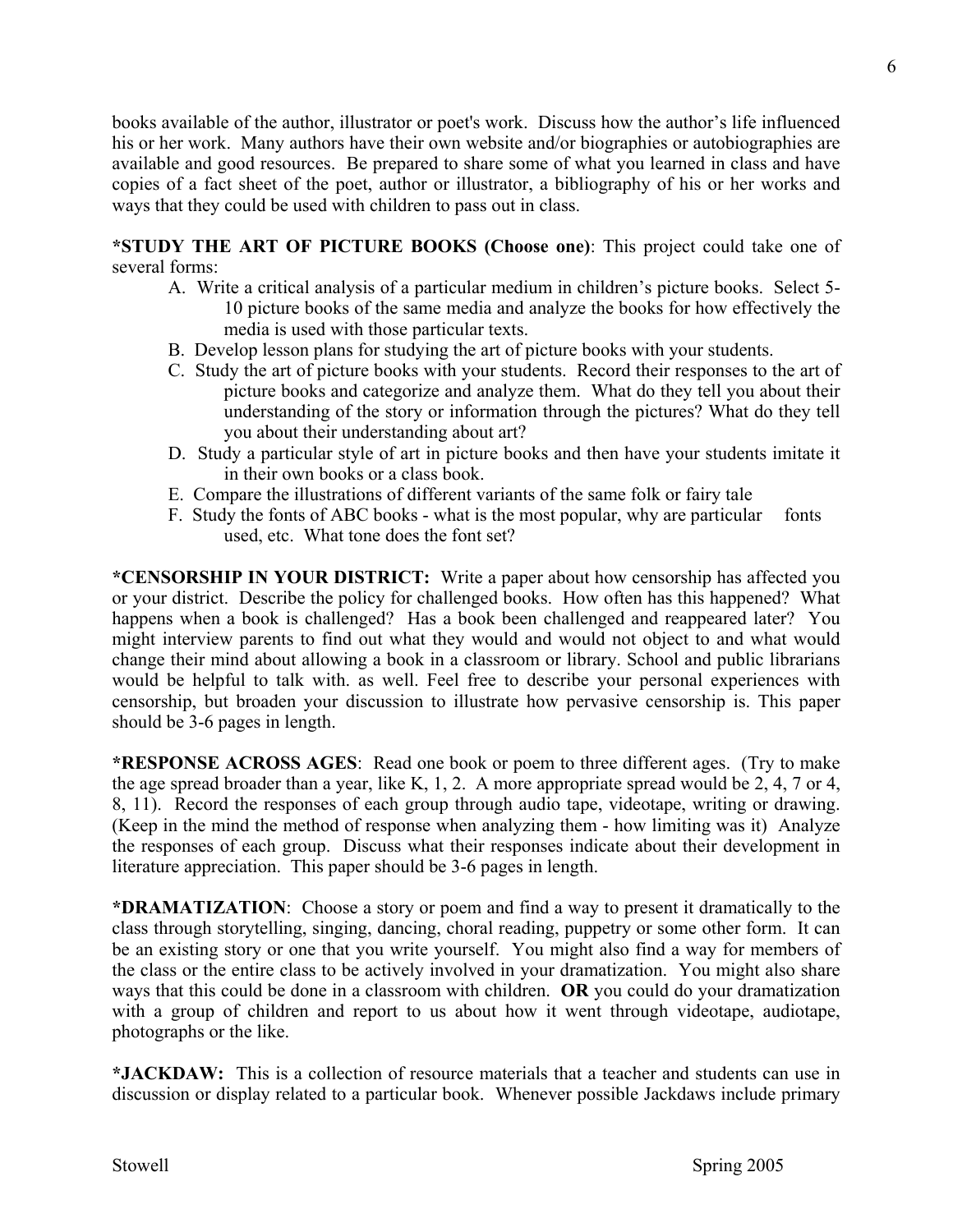documents or facsimiles of them. Examples of items in a Jackdaw might be photocopies of newspaper headlines, relevant articles, photographs, information about the author, actual items from the book, recipes, price lists, artwork, songs or music, clothes of a character (paper dolls, catalogue or collage format), maps (real or imagined), time lines of the books events, advertisements, letters, diaries, whatever the book suggests. It is probably difficult to find actual primary documents, so you can also create them. Be sure to include more than just print materials - think about what would help second language learners as well. A jackdaw also does not include workbook related materials either. Collect all your items in some kind of container that is portable. (The term comes from a British name for a bird that picks up brightly colored objects and carries them off to its nest.) Include a table of contents and a bibliography of your sources.

**\*FAMILY LITERACY PACKETS:** These are packets of activities (usually around 3-5) centered around one book, that can be sent home with children for families to read and do together in the space of a week. Select books that are appropriate for your grade level that would also be enjoyable for adults to read with children. Don't be afraid to include nonficiton, poetry, etc. The activities should have simple instructions, be meaningful to the book, interactive, extend or enhance an understanding of the book and fun for adults and children. Teaching reading skills in this situation is secondary to the primary goal of children and their families participating together in the reading of a book. The packet should contain: an itemized list of what is in it (so that you are sure it all comes back to you!), some kind of record keeping mechanism or a way for parents to give their reaction to the packet (like a journal that travels with the packet), and the items necessary to complete the tasks (for example: if you want kids to draw a picture include crayons or if they can play a game, include all game pieces). Compile at least three packets. There are some suggested themes in the back of the packet. Avoid worksheet kinds of activities. This option is most appropriate for K-3, but upper grade, middle and high school can be innovative and may find ways to do this as well. In other words, don't be limited in your thinking. If you want to give it a try, do so!

# **\*DEVISE AN ASSIGNMENT OF YOUR OWN AND COMPLETE IT. Please talk with me before beginning it.**

| Date       | Topic                                                                                         | Readings and Assignments                                                                                                                                                                                                                                                                                         |  |  |
|------------|-----------------------------------------------------------------------------------------------|------------------------------------------------------------------------------------------------------------------------------------------------------------------------------------------------------------------------------------------------------------------------------------------------------------------|--|--|
| January 18 | Introductions<br>Value of Literature<br><b>Types of Literature</b><br>Selection of Literature | •Hancock: chapt. 8<br>•Reimer, "Multiethnic literature: Hold fast to dreams"<br>Yokata, "issues in selecting multicultural children's<br>literature"<br>•Godina & McCoy, "Emic and etic perspectives on<br>Chicana and Chicano multicultural literature"<br>•Galda, "High stakes reading: Articulating the place |  |  |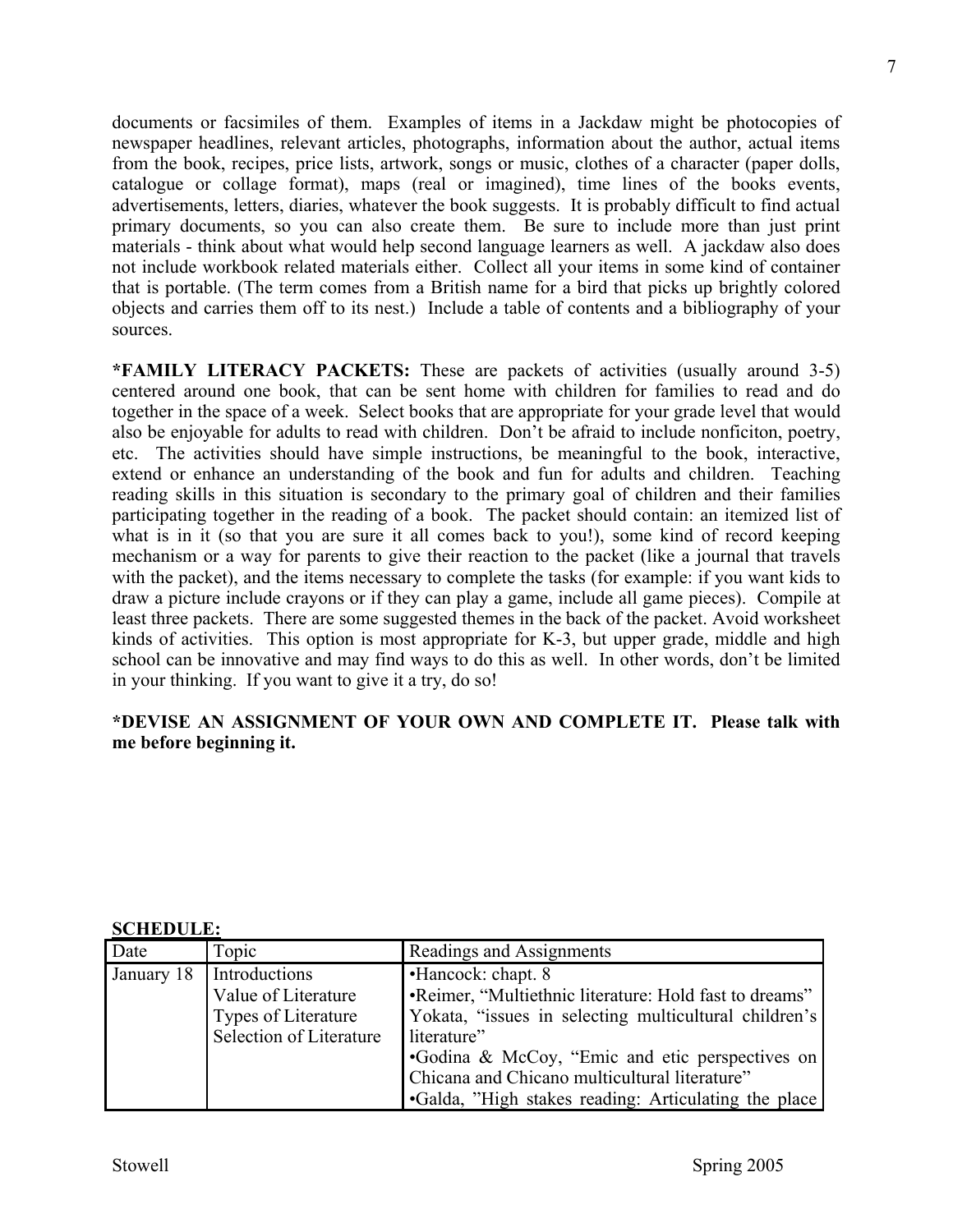|            |                                                       | of children's literature in the curriculum"<br>.Ohlhausen & Jepsen, "Lessons from Goldilocks:<br>'Somebody's been choosing my books but I can make<br>my own choices now!"<br>•Probst, "Literature as invitation"                                                                                                                                                                                                                                                                                                                                                                                                                                                                                                                                                  |  |
|------------|-------------------------------------------------------|--------------------------------------------------------------------------------------------------------------------------------------------------------------------------------------------------------------------------------------------------------------------------------------------------------------------------------------------------------------------------------------------------------------------------------------------------------------------------------------------------------------------------------------------------------------------------------------------------------------------------------------------------------------------------------------------------------------------------------------------------------------------|--|
| January 25 | Informational books                                   | • Odd Boy Out<br>$\cdot$ Hancock: pgs. 153-162<br>·Pappas, "Fostering full access to literacy by<br>including informational books"<br>.Vardell, "A new 'Picture of the World': The NCTE<br>Orbis Pictus Award for outstanding nonfiction for<br>children"<br>• Jensen, "The quality of prose in Orbis Pictus Award<br>books"<br>•Duthie, "Nonfiction: A genre study for the primary<br>classroom."<br>Hynes, "I read for facts; Reading nonfiction in a<br>fictional world"<br>•Sullivan, "Some teens prefer the real thing: The case<br>for young adult nonfiction"<br>• Lamme & Fu, "Sheltering children from the whole<br>truth: A critical analysis of an informational picture<br>book".<br>Palmer & Stewart "Nonfiction trade book use in<br>primary grades" |  |
| Feb. 1     | Fiction/<br>Historical<br>Autobiography/<br>Biography | •Esperanza Rising<br><b>Harvesting Hope</b><br>•Hancock: pgs. 132-138, 145-152<br>•Farris & Fuhler, "Developing social studies concepts<br>through picture books"<br>•Hartman & Hartman, "Reading across<br>texts:<br>Expanding the role of the reader"<br>Avi, "A sense of story"                                                                                                                                                                                                                                                                                                                                                                                                                                                                                 |  |
| Feb. 8     | Response<br>Response<br>and  <br>comprehension        | $\bullet$ Hancock: chpt., 1, 10<br>•Cox & Many, "Toward an understanding of the<br>aesthetic response to literature"<br>•Lewis, "Give people a chance' Acknowledging<br>social differences in reading"                                                                                                                                                                                                                                                                                                                                                                                                                                                                                                                                                             |  |
| Feb. 15    | Response<br>in the classroom                          | $\cdot$ Hancock: chpt. 2,12<br>•Rosenblatt, "Literature -S.O.S."<br>•Hancock, "Exploring the meaning making process<br>through the content of literature response journals: A<br>case study investigation"<br>•Wollman-Bonilla, "Literature response journals in a                                                                                                                                                                                                                                                                                                                                                                                                                                                                                                 |  |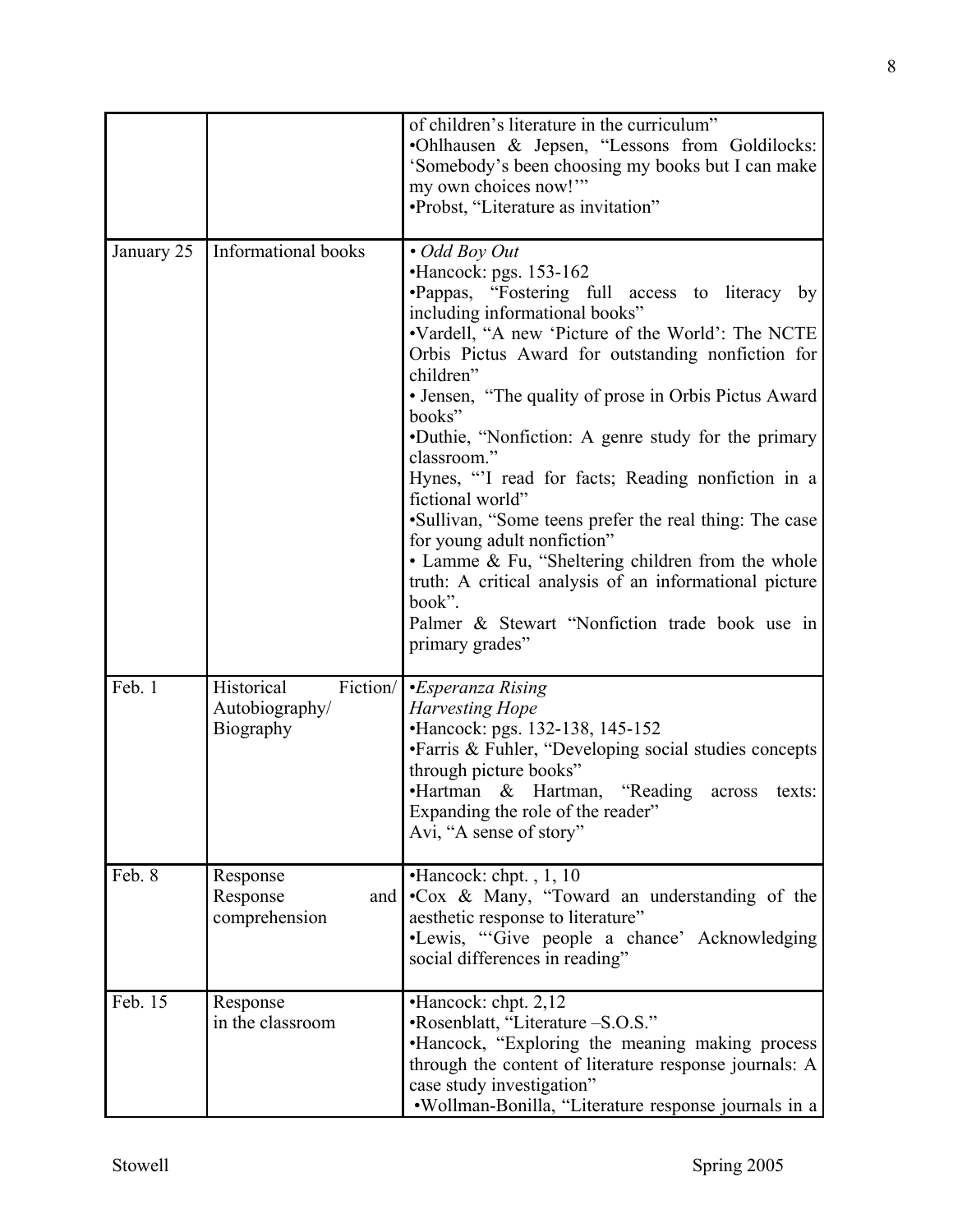|          |                                                               | first grade classrooms"                                                                                                                                                                                                                                                                                                                                                                                                                                                                                                             |
|----------|---------------------------------------------------------------|-------------------------------------------------------------------------------------------------------------------------------------------------------------------------------------------------------------------------------------------------------------------------------------------------------------------------------------------------------------------------------------------------------------------------------------------------------------------------------------------------------------------------------------|
|          |                                                               |                                                                                                                                                                                                                                                                                                                                                                                                                                                                                                                                     |
|          |                                                               | <b>Choice I due</b>                                                                                                                                                                                                                                                                                                                                                                                                                                                                                                                 |
| Feb. 22  | Books to begin on<br><b>Traditional literature</b>            | •Los tres cerdos: Nacho, Tito & Miguel<br>•Hancock: chpt.9, pgs. 77-86<br>•Smolkin & Yaden, "O is for Mouse: First encounters<br>with the alphabet book"<br>•Christensen, "Unlearning the myths that bind us" in<br><b>Rethinking Classrooms</b><br>•Huck, "Princess Furball: The writing, illustrating and<br>response"<br>•Temple,"What if beauty had been ugly? Reading<br>against the grain of gender bias in children's books"<br>Kaminski, "Cinderella to Rhodolphus"<br>Nodleman, "Who the boys are"<br>Journal analysis due |
| March 1  | Picture books<br>Independent reading of<br>quality literature | Hancock: chpt. 3<br>•Giorgis & Johnson, "Gaining insight into picture<br>book illustration and design: A master class in the<br>teaching of children's literature"<br>•Goldstone, "Brave new worlds: The changing image<br>of the picture book"<br>""I am a Level 3 reader'; Children's perceptions of<br>themselves as readers"<br>. Worthy & Sailors, "That book isn't on my level:<br>Moving beyond text difficulty in personalizing<br>reading choices"<br>"Goldstone, B. "The postmodern picture book: A new<br>subgenre"      |
| March 8  | Picture books                                                 | •Madura, "The line and texture of aesthetic response:<br>Primary children study authors and illustrators"<br>•Stewig, "A Caldecott committee at work"<br>•Marantz &Marantz, "Sixty years of Caldecott medal<br>winners"<br>Sipe & Bauer, "Urban Kindergarteners' literary<br>understanding of picture storybooks"<br>•Carr, et al, "Not just for the primary grades: A<br>bibliography of picture books for secondary content<br>teachers"                                                                                          |
| March 15 | What's appropriate for<br>children<br>Censorship              | $\cdot$ Hancock, pgs. 138-139<br>•Paterson, "Tale of a reluctant dragon"<br>•Paterson, "Family Values"<br>•Tolan, "Happily ever after"                                                                                                                                                                                                                                                                                                                                                                                              |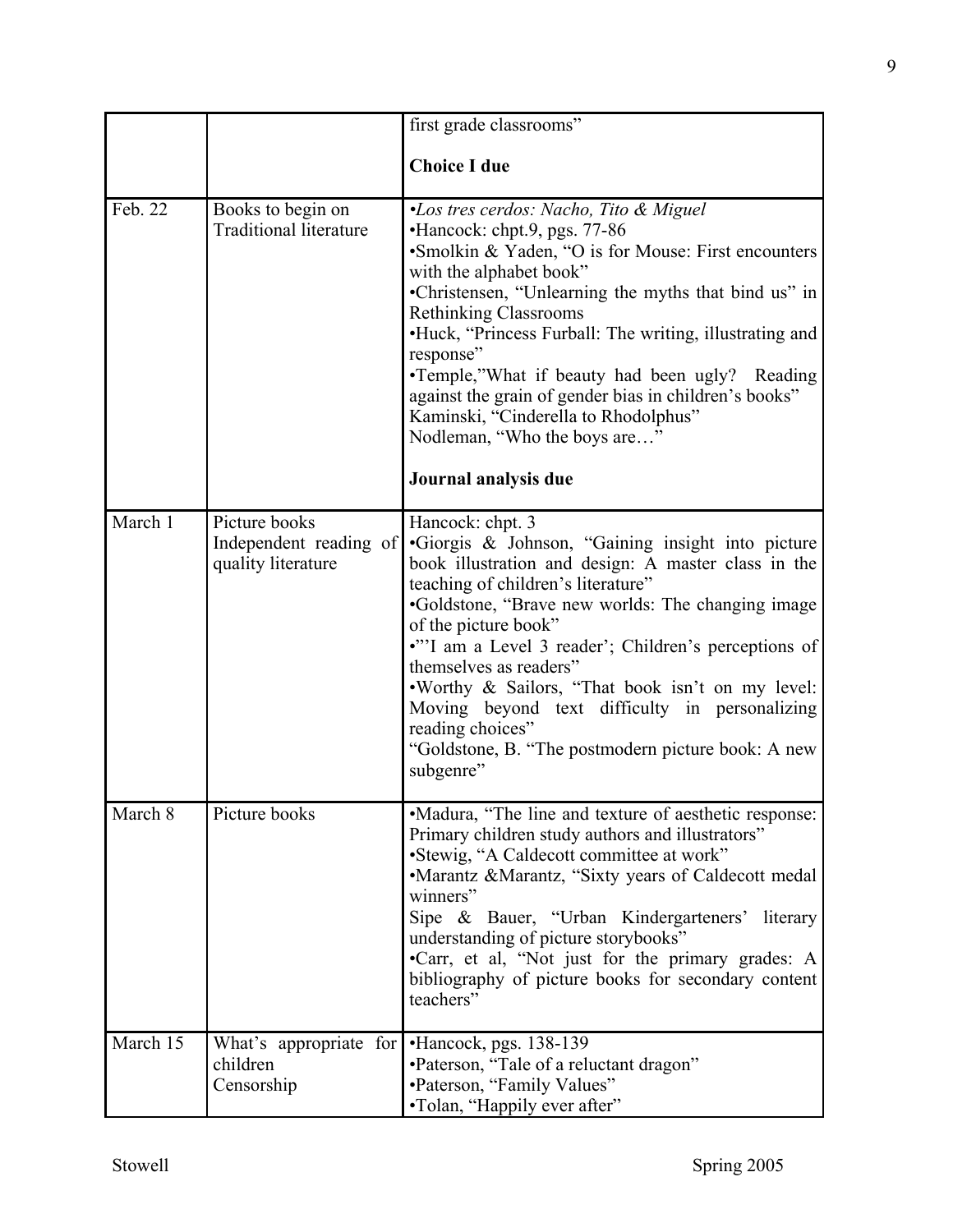| March 22                           | Young Adult literature<br>Motivating<br>reluctant<br>readers | •Lowery, S. "Censorship: Tactics for defense"<br>"Religious conservatives"<br>$\cdot$ Gribbin,<br>public<br>and<br>schools: Understanding the religious right"<br>•Brinkley, "Faith in the word, Examining religious<br>rights attitudes about texts"<br>.Welker, "Truth: The elusive search"<br>•Kearns, "Words worth 1,000 pictures: Confronting<br>film censorship"<br>•Church, "When values clash: Learning<br>from<br>controversy"<br>•Beers, "Literature: Our way in"<br>•Freedman & Johnson, "Who's protecting whom? 'I<br>hadn't meant to tell you this' A case in point in<br>confronting self censorship in the choice of young<br>adolescent literature."<br>$\cdot$ The revealers<br>$\cdot$ Hancock, pgs. 120-131<br>Gallo, "How classics create an alliterate society"<br>•Israel, "What contemporary authors can teach us"<br>•Fox, "Like mud not fireworks- The place of passion<br>in the teaching of reading"<br>•Mollineaux, "Simply irresistible: Letting our reading<br>inform theirs"<br>•Brodie, D. "Who's it for?" |
|------------------------------------|--------------------------------------------------------------|--------------------------------------------------------------------------------------------------------------------------------------------------------------------------------------------------------------------------------------------------------------------------------------------------------------------------------------------------------------------------------------------------------------------------------------------------------------------------------------------------------------------------------------------------------------------------------------------------------------------------------------------------------------------------------------------------------------------------------------------------------------------------------------------------------------------------------------------------------------------------------------------------------------------------------------------------------------------------------------------------------------------------------------------|
| March 29<br>Spring<br><b>Break</b> |                                                              |                                                                                                                                                                                                                                                                                                                                                                                                                                                                                                                                                                                                                                                                                                                                                                                                                                                                                                                                                                                                                                            |
| April 5                            | and<br>Fantasy<br>Fiction                                    | Science   A tale of Despeareaux<br>•Hancock, pgs. 86-96<br>·West, "Fantasy literature for children: Past, present<br>and future tensions"<br>• Smith, "Are there seats at the round table?<br>An<br>examination of black characters in heroic fantasy"<br>Acocella, "Under the spell"<br>•Cruz, M. & K. Polluck, "Stepping into the wardrobe:<br>A fantasy genre study."<br>Choice II project due                                                                                                                                                                                                                                                                                                                                                                                                                                                                                                                                                                                                                                          |
| April 12                           | <b>Quality literature</b>                                    | Pulp fiction" book<br><i>•Because of Winn Dixie</i><br>•Hancock, chpt. 11<br>·Perry & Butler, "Are Goosebumps books real<br>literature?"<br>.Hipple & Maupin, "What's good about the best"<br>•Schon, "Spanish language books for young readers-                                                                                                                                                                                                                                                                                                                                                                                                                                                                                                                                                                                                                                                                                                                                                                                           |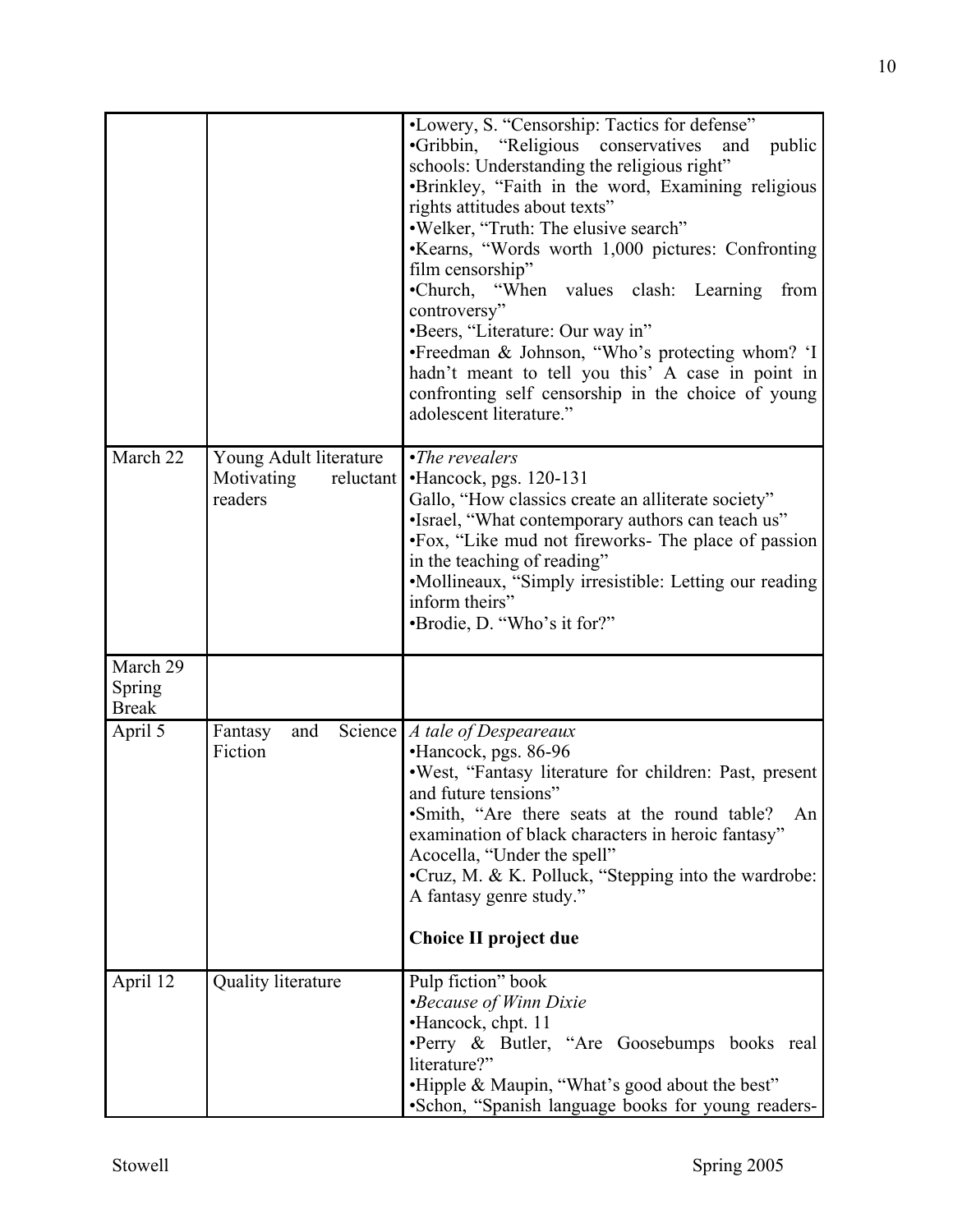|          |                                        | Great expectations, disappointing realities"<br>•Burns & Flower "Whatever happened? A list of<br>recovered favorites<br>and what makes<br>book<br>a<br>memorable after all"<br>.Rylant, "The room in which Van Gogh lived"<br>• Vardell, S. "Children's books as best sellers: Their<br>impact on the field of children's literature"                                                                                                                                                                                                     |  |  |
|----------|----------------------------------------|-------------------------------------------------------------------------------------------------------------------------------------------------------------------------------------------------------------------------------------------------------------------------------------------------------------------------------------------------------------------------------------------------------------------------------------------------------------------------------------------------------------------------------------------|--|--|
| April 19 | Poetry                                 | • $\overline{A}$ jar of tiny stars<br>•Hancock, chpt. 5<br>• Janeczko, "Confessions of a collector"<br>•Perfect, "Rhyme and reason: Poetry for the heart and<br>head"<br>• Fawcett, "Poetry and the princess"<br>•Mora, P. "Delicious languages"<br>·Bruce & Davis, "Slam:Hip-hop meets poetry- a<br>strategy for violence intervention"<br>Haldaway, Vardell, & Young, " Poetry for language<br>development of English language learners."                                                                                               |  |  |
| April 26 | Literature<br>in the classroom         | •Love that dog or Shakespeare bats cleanup<br>•Hancock, chpt. 14<br>•Reutzel & Larsen, "Look what they've done to real<br>children's books in the new basal readers"<br>•Yenika-Agbaw, "Taking children's<br>literature<br>seriously: Reading for pleasure and social change<br>.Roser, "A place for everything and literature in its<br>place"<br>• Articles on Accelerated reader<br>· Stein, D. & P. Beed, "Bridging the gap between<br>fiction and nonfiction in the literature circle setting."<br>In-depth evaluation of a book due |  |  |
| May3     | No class<br>LS at IRA                  |                                                                                                                                                                                                                                                                                                                                                                                                                                                                                                                                           |  |  |
| May $10$ | The future of children's<br>literature | •Florio-Ruane, Berne & Raphael, "Teaching literature<br>and literacy in the eye of reform: A dilemma in three<br>acts"<br>•Paterson, "Asking the question"<br>. Hade, "Are publishers changing the way children<br>read?"<br>.Hade & Edmondson, "Children's book publishing in<br>Neoliberal times"                                                                                                                                                                                                                                       |  |  |

# **GRADING**

11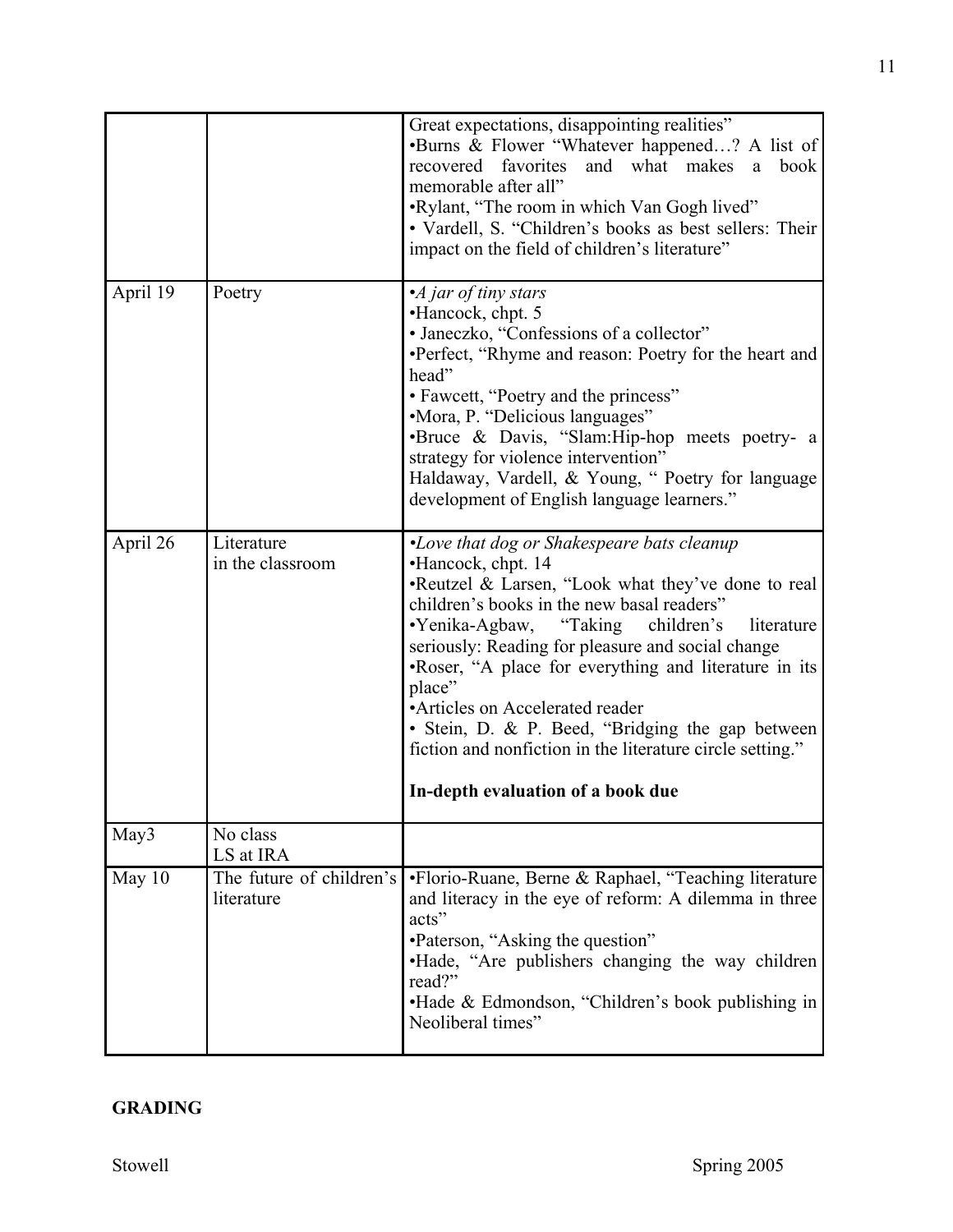|      | Choice I<br>Choice II<br>Journal and analysis |               | 20<br>30<br>10 | February 15<br>April 5<br>February 22 |
|------|-----------------------------------------------|---------------|----------------|---------------------------------------|
|      | In-depth evaluation                           |               | 30             | April 26                              |
|      | Comment cards                                 |               | 30             | Each week                             |
|      | "Quick Writes"                                |               | 30             |                                       |
|      | <b>TOTAL</b>                                  |               | 150 PTS.       |                                       |
|      | <b>Grading Scale:</b>                         |               |                |                                       |
| A    | 95-100                                        | $B-$          | 83-85          |                                       |
| A-   | 92-94                                         | $C+$          | 80-82          |                                       |
| $B+$ | 89-91                                         | $\mathcal{C}$ | 77-79          |                                       |
| B    | 86-88                                         | $C-$          | 74-76          |                                       |
|      |                                               |               |                |                                       |

# **COE Attendance Policy**

Due to the dynamic and interactive nature of courses in the College of Education, all students are expected to attend all classes and participate actively. At a minimum, students must attend more than 80% of class time, or s/he **may not receive a passing grade** for the course at the discretion of the instructor. Individual instructors may adopt more stringent attendance requirements. Should the student have extenuating circumstances, s/he should contact the instructor as soon as possible.

 A good student is one who adheres to standards of dependability and promptness. If you miss more than two class sessions or are late (or leave early) for more than three sessions, you cannot receive an A. If you miss more than three class sessions you cannot receive a B. Late assignments will be penalized by a 5% deduction in points for each weekday late. After two weeks, late assignments will be given a zero. If you have extraordinary circumstances in your life which will impact your assignments, please let me know. I want you to be able to stay in school and succeed. If you have any questions or concerns, please feel free to come in and speak with me about them.

#### **Students with Disabilities Requiring Reasonable Accommodations**

Students must be approved for services by providing appropriate and recent documentation to the Office of Disable Student Services (DSS). This office is located in Craven Hall 5205, and can be contacted by phone at (760) 750-4905, or TTY (760) 750-4909. Students authorized by DSS to receive reasonable accommodations should meet with their instructor during office hours or, in order to ensure confidentiality, in a more private setting.

#### **CSUSM Academic Honesty Policy**

"Students will be expected to adhere to standards of academic honesty and integrity, as outlined in the Student Academic Honesty Policy. All written work and oral assignments must be original work. All ideas/materials that are borrowed from other sources must have appropriate references to the original sources. Any quoted material should give credit to the source and be punctuated with quotation marks.